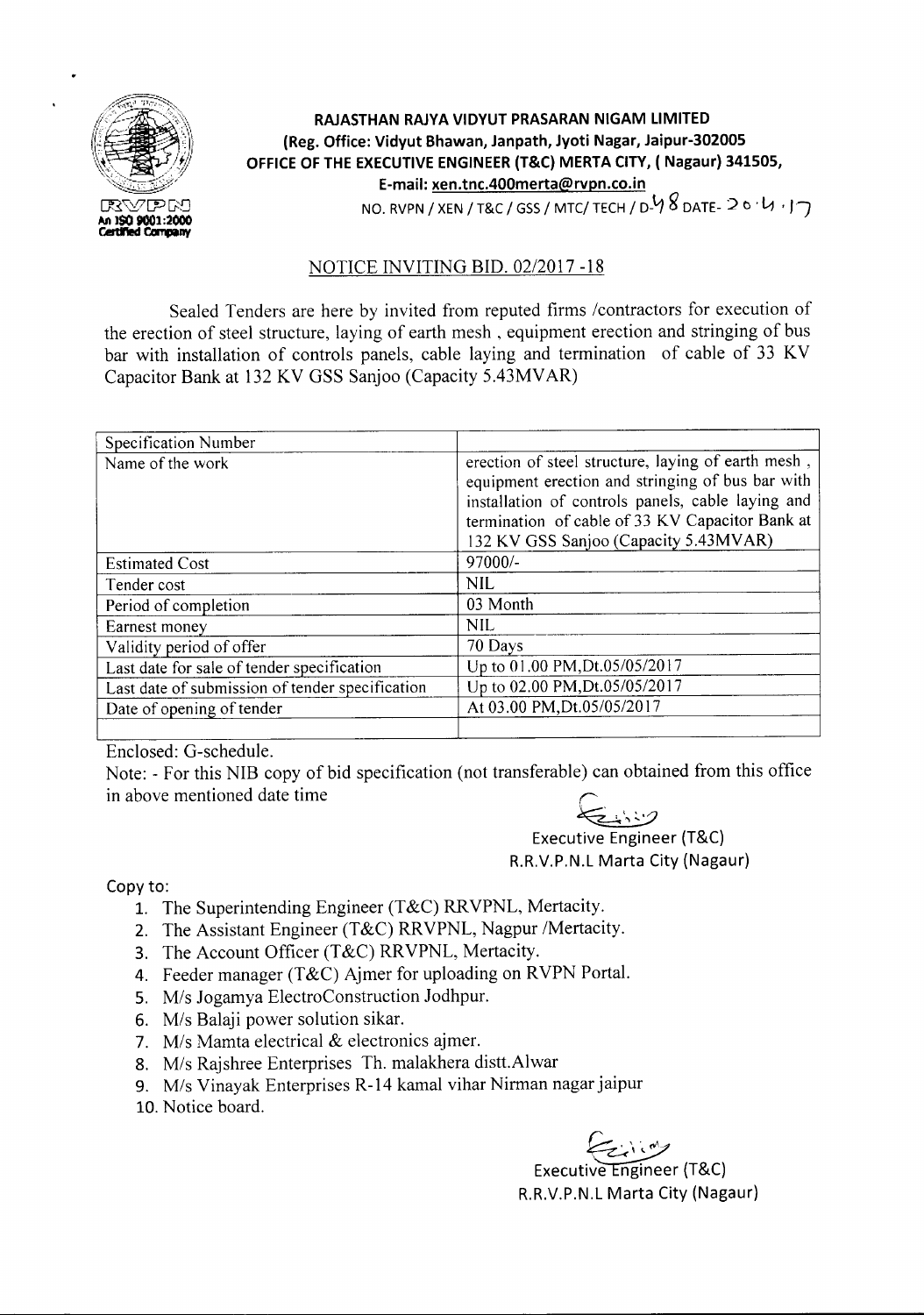|                |                 | <u>' G ' SCHEDULE</u>                                                      |                |         |        |         |
|----------------|-----------------|----------------------------------------------------------------------------|----------------|---------|--------|---------|
|                |                 | Name of work :- Eraction work of 33 kv capacitor bank at 132 KV GSS Sanjoo |                |         |        |         |
|                |                 |                                                                            |                |         |        |         |
|                |                 | 1. BSR RVPN/SE(SSPC)XEN(TK)/BSR/A1/D.21dated04.04.2011                     |                |         |        |         |
|                |                 |                                                                            |                | Unit    |        |         |
| S.No.          |                 | Description                                                                | Unit           | Rate in | Qty.   | Amount  |
| $\mathbf 1$    |                 | $\overline{c}$                                                             | $\overline{3}$ | 4       | 5      | 6       |
| $\mathbf{1}$   |                 | <b>EARTH MESH WORK:</b>                                                    |                |         |        |         |
|                |                 | Laying of Earth mesh with 25 mm /28 mm. dia. M.S.                          |                |         |        |         |
|                |                 | Rod at a depth of 0.80 meter from top level of                             |                |         |        |         |
|                |                 | foundation, transportation of M.S. Rods from site                          |                |         |        |         |
|                |                 | store to locations, welding of M.S. Rod to M.S. Rod                        |                |         |        |         |
|                |                 | along the lenth, at crossing and with earth electrodes                     |                |         |        |         |
|                |                 | as per drawing, application of bitumin compoun&                            |                |         |        |         |
|                |                 | covering with bitumin impregnated tape on all welded                       |                |         |        |         |
|                |                 | joints, for the type os soil prevent at 0.80 meter below                   |                |         |        |         |
|                |                 | top level of foundation (M.S. Rod of above size & M.S.                     |                |         |        |         |
|                |                 | Flat as required shall be made available by RVPN)                          |                |         |        |         |
|                |                 | (a) In case Electricity is made available by RVPN                          |                |         |        |         |
|                | with out charge |                                                                            |                |         |        |         |
|                |                 | (i) Normal dry soil                                                        | Mtr.           | 18.00   | 125    | 2250    |
|                |                 | (ii) Hard soil / Murram / Black cotton soil                                | Mtr.           | 19.00   | 100    | 1900    |
| $\overline{c}$ |                 | Laying of earthing risers of 50 X 6 mm / 50 x 12 mm/                       |                |         |        |         |
|                |                 | 50x10mmsize M.S. Flat at a depth of 0.80 meter from top                    |                |         |        |         |
|                |                 | level of foundation, including excavation of trench of                     |                |         |        |         |
|                |                 | required depth and backfilling of the same, trans-                         |                |         |        |         |
|                |                 | portation of M.S. Flat from site store to locations,                       |                |         |        |         |
|                |                 | preparation of risers, bending as per requirement                          |                |         |        |         |
|                |                 | (after heating if necessary), fixing on and welding /                      |                |         |        |         |
|                |                 | bolting to equipment / structure and peak of the                           |                |         |        |         |
|                |                 | structure, laying in the trench, welding to the earth                      |                |         |        |         |
|                |                 | mesh of M.S. Rod as per drawing, including welding                         |                |         |        |         |
|                |                 | of extra length of M.S. Flat if required, application of                   |                |         |        |         |
|                |                 | bitumen compound and covering with bitumen                                 |                |         |        |         |
|                |                 | impregnated tape on all welded joints, painting of all                     |                |         |        |         |
|                |                 | surface of risers above round level with red oxide and                     |                |         |        |         |
|                |                 | green paint, for the type of soil prevent at 0.80 meter                    |                |         |        |         |
|                |                 | below top level of foundation (M.S. Rod of above sizes                     |                |         |        |         |
|                |                 | & M.S. Flat as required shall be made available by the                     |                |         |        |         |
|                |                 | RVPN) Particular                                                           |                |         |        |         |
|                |                 | (a) In case Electricity is made available by RVPN                          |                |         |        |         |
|                | with out charge |                                                                            |                |         |        |         |
|                |                 | (i) Normal dry soil                                                        | Mtr.           | 20.00   | 120.00 | 2400.00 |
|                |                 | (ii) Hard soil / Murram / Black cotton soil                                | Mtr.           | 21.00   | 100.00 | 2100.00 |
| 3              |                 | Steel Structure Erection:                                                  |                |         |        |         |
|                |                 | Erection of sub-station steel structures, columns,                         |                |         |        |         |
|                |                 | beams, lighting mast and equipment structures                              |                |         |        |         |
|                |                 | (excluding circuit breaker and capacitor banks)                            |                |         |        |         |
|                |                 | of all type including, nuts & bolts etc. from site store                   |                |         |        |         |
|                |                 | to locations, their assembly, placing on foundation,                       |                |         |        |         |



 $4x$ 

 $\sim$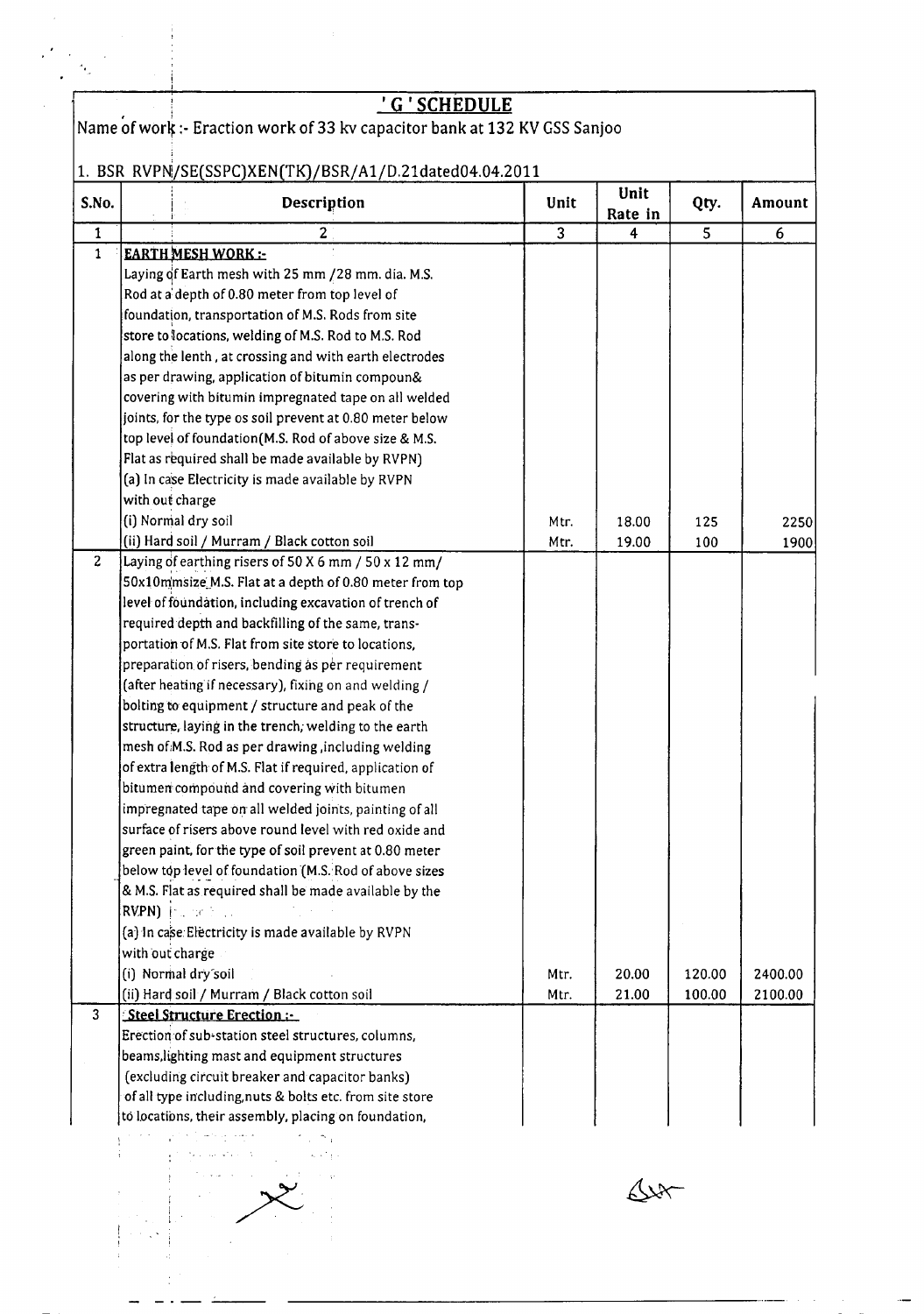|                | fixing of template, with foundation bolts as required,          |      |         |       |         |
|----------------|-----------------------------------------------------------------|------|---------|-------|---------|
|                | levelling and preparing for grouting as required, but           |      |         |       |         |
|                | excluding grouting, erection after grouting and tighting        |      |         |       |         |
|                |                                                                 |      |         |       |         |
|                | & punching of nuts & bolts. (Maximum height of structure        |      |         |       |         |
|                | upto 20 meters)                                                 | M.T. | 1744.00 | 8.5   | 14824   |
| 4              | <b>BUS BAR WORK:-</b>                                           |      |         |       |         |
|                | Stringing of 220 KV, 132 KV, 33 KV & 11 KV Bus Bar              |      |         |       |         |
|                | of ACSR conductor, including transportation of conductor,       |      |         |       |         |
|                | disc insulators and tension hardware from site store to         |      |         |       |         |
|                | location, laying & cutting required length of conductor,        |      |         |       |         |
|                | cleaning and assembly of disc insulators as required            |      |         |       |         |
|                | alongwith fitting of bolted type or compression type tension    |      |         |       |         |
|                | hardware as made available (Compression                         |      |         |       |         |
|                | machine shall be provided by RVPN on rent free basis),          |      |         |       |         |
|                | making upto one end, stringing of conductors between            |      |         |       |         |
|                | the beams with specified sag and tension, also equilizing       |      |         |       |         |
|                | sag and fitting spacers and spacer T- clamp for twin conductor, |      |         |       |         |
|                | for three phases of conductors in each bus - section.           |      |         |       |         |
|                | (I) Single ACSR panther                                         | Sec. | 875.00  | 1.00  | 875.00  |
| 5              | Jumper of ACSR conductor(3 Nos. Y-type) between bus             |      |         |       |         |
|                | to equipment, or between equipment to equipment or              |      |         |       |         |
|                | between bus to bus, including transportation of conductor,      |      |         |       |         |
|                | disc insulators and hardware from site store to location,       |      |         |       |         |
|                | cleaning and assembly of disc insulators as required            |      |         |       |         |
|                | alongwith fitting of suspension hardware and erection as        |      |         |       |         |
|                | required, cutting required length of conductor, making          |      |         |       |         |
|                | connections, fixing of spacers & spacer T- clamp as required,   |      |         |       |         |
|                | tightening of clamps / connectors, dressing etc.for             |      |         |       |         |
|                | three phases.                                                   |      |         |       |         |
|                | (I) Single ACSR Zebra / Panther conductor                       | Set  | 250.00  | 13.00 | 3250.00 |
| 6              | Erection of current Transformer/ potentialTransformer/          |      |         |       |         |
|                | capacitive voltage Transformer/Series Reactor/ Residual voltage |      |         |       |         |
|                | Transformer/Neutral current Transformer with clamps &           |      |         |       |         |
|                | connector, on already errected steel structure including        |      |         |       |         |
|                | transportation from sitestore to locations, fabrication of      |      |         |       |         |
|                | base frame, fixing of terminal connectors, tightening of        |      |         |       |         |
|                | nuts & bolts etc., complete in all respect.                     |      |         |       |         |
|                | (iii) 33 KV C.T.                                                | Nos. | 400.00  | 3.00  | 1200.00 |
| 7 <sup>1</sup> | Erection of Isolators on already errected steel structure       |      |         |       |         |
|                | including transportation of base frame, P.I.s, contacts,        |      |         |       |         |
|                | mechanism box, clamps & connectors etc., from site              |      |         |       |         |
|                | store to locations, minor fabrication as required, & fixing     |      |         |       |         |
|                | of terminal connectors, etc., adjustment / alignment of         |      |         |       |         |
|                | isolator and its earth blade, if provided, for their smooth     |      |         |       |         |
|                |                                                                 |      |         |       |         |
|                | operation and final adjustment if required                      |      |         |       |         |
|                | after jumpering.Surge counter, tightening                       |      |         |       |         |
|                | of nuts & bolts etc., complete in all respect.                  |      |         |       |         |
|                | $(ii)$ 33 K $V$                                                 |      |         |       |         |
|                | (a) Without Earth blade                                         | Nos  | 688.00  | 1.00  | 688.00  |
|                | (b) With Earth blade                                            | Nos  | 1025.00 | 2.00  | 2050.00 |

---------------------------------------------------------------------------------------------- ----- -

! :j

 $\frac{1}{2}$ 

 $\frac{1}{\sqrt{2}}$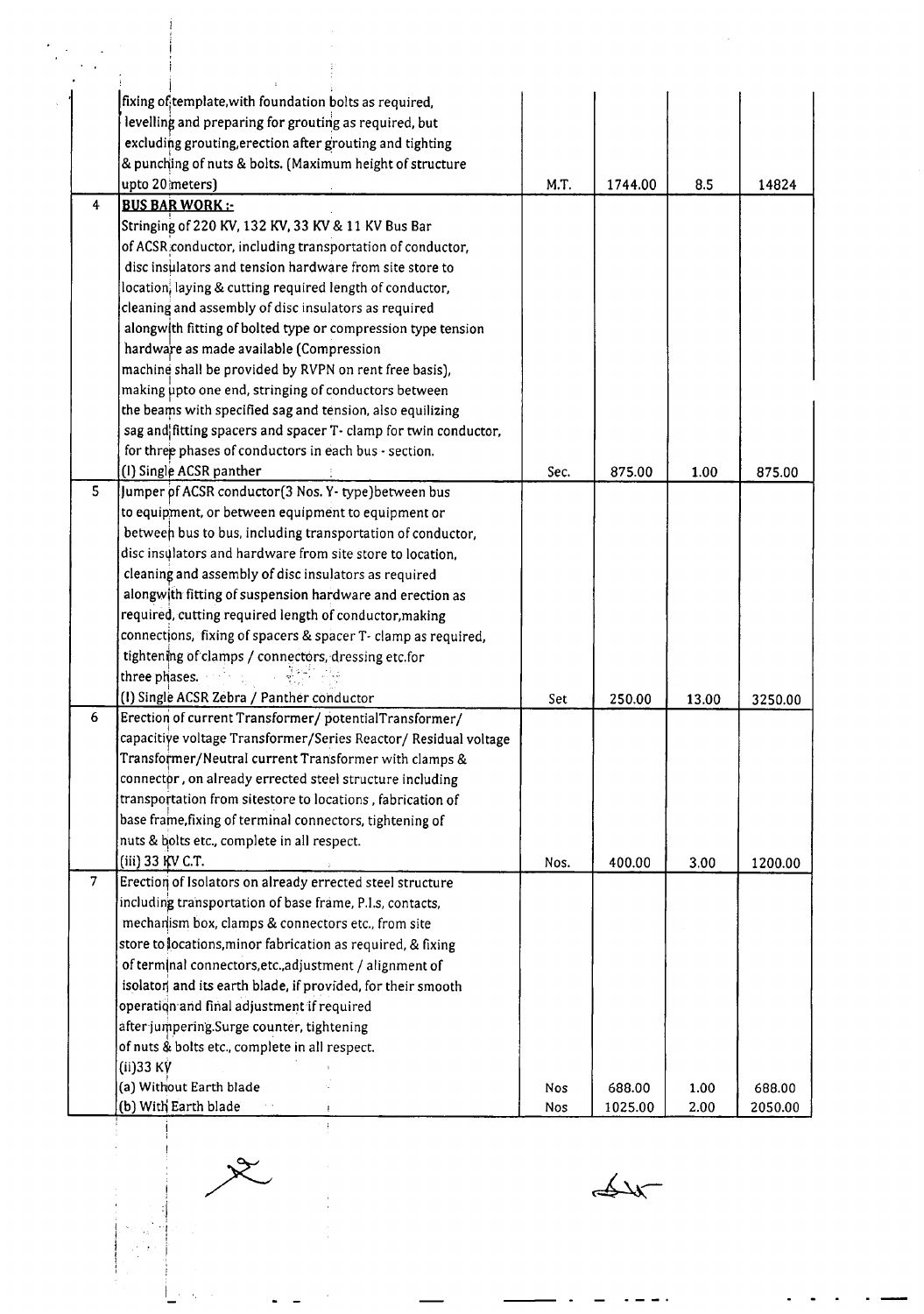| 8               | erection of 2x33 kv, 5.43 MVAR Cap. Bank With Series Reactor/     |             |          |      |          |
|-----------------|-------------------------------------------------------------------|-------------|----------|------|----------|
|                 | Residual voltage Transformer/Neutral current                      |             |          |      |          |
|                 | Transformer including transportionof Equipments,                  |             |          |      |          |
|                 | structure member, nuts&Bolts, washers, clamps& connectors         |             |          |      |          |
|                 | etc. from site store to location, assemble of                     |             |          |      |          |
|                 | structure Their placing on foundation, leveling and preparing for |             |          |      |          |
|                 | grouting as required and their connections as                     |             |          |      |          |
|                 | per manufactures drawing flxing of terminal                       | <b>EACH</b> | 13875.00 | 1.00 | 13875.00 |
|                 | connectors etc.                                                   |             |          |      |          |
| 9               | Erection of 33 KV or 11 KV Circuit Breakers,                      |             |          |      |          |
|                 | including transportation of equipment,                            |             |          |      |          |
|                 | structure members, nuts & bolts, clamp &                          |             |          |      |          |
|                 | connectors, accessories etc. from site store                      |             |          |      |          |
|                 | to location, assembly of support structure,                       |             |          |      |          |
|                 | their placing on foundation, levelling                            |             |          |      |          |
|                 | and preparing for grouting as required, but                       |             |          |      |          |
|                 | excluding grouting, assembly / placing of                         |             |          |      |          |
|                 | poles, mechanism box etc. on support                              |             |          |      |          |
|                 | structure as per manufacture's drawings                           |             |          |      |          |
|                 | fitting of terminal connecrors etc. but                           |             |          |      |          |
|                 | excluding commissioning of CB.                                    |             |          |      |          |
|                 | (I) 33 KV or 11 KV outdoor type (VCB/SF6)                         | Nos.        | 5563.00  | 1.00 | 5563.00  |
| 10 <sup>°</sup> | Erection of Post insulator on already                             |             |          |      |          |
|                 | errected structures including transportation                      |             |          |      |          |
|                 | of P.I.s, nuts & bolts, clamps & connectors,                      |             |          |      |          |
|                 | etc. from site store to locations, fabrication                    |             |          |      |          |
|                 | of base frame & assembly if required, fixing                      |             |          |      |          |
|                 | of clamps, etc.<br>Police Ca                                      |             |          |      |          |
|                 | (i) 33 K $\forall$                                                | Nos.        | 56.00    | 6.00 | 336.00   |
| 11              | Erection of Control & Relay panels complete                       |             |          |      |          |
|                 | in all respect including transportation from                      |             |          |      |          |
|                 | site store to control room, placing on                            |             |          |      |          |
|                 | foundation / cable trench as per layout,                          |             |          |      |          |
|                 | interconnection between control & Relay                           |             |          |      |          |
|                 | panels and with existing panels, fixing of                        |             |          |      |          |
|                 | side / top covers and doors, earthing to                          |             |          |      |          |
|                 | existing earthstrip in control room, connection                   |             |          |      |          |
|                 | of bus wiring to existing panel and between                       |             |          |      |          |
|                 | control and relay panel as required.                              |             |          |      |          |
|                 | (ii) Simplex panel, DC Panel, RTCC Panel,                         | Nos.        | 475.00   | 1.00 | 475.00   |
| 12              | Erection of Marshalling Kiosk / Line matching                     |             |          |      |          |
|                 | Unit (LMU) / Line Matching & Distribution                         |             |          |      |          |
|                 | Unit(LMDU) complete in all respect including                      |             |          |      |          |
|                 | transportation from site store to location,                       |             |          |      |          |
|                 | placing on foundation / cable trench as per                       |             |          |      |          |
|                 | layout, preparing for grouting of foundation                      |             |          |      |          |
|                 | bolts but excluding grouting etc.                                 |             |          |      |          |
|                 | (ii) 33 KV Marshalling Kiosk.                                     | Nos.        | 144.00   | 1.00 | 144.00   |
| 13              | LAYING AND TERMINATION OF CABLES                                  |             |          |      |          |
|                 | Control <sub>l</sub> Cables: (I) Laying of P.V.C. insulated       |             |          |      |          |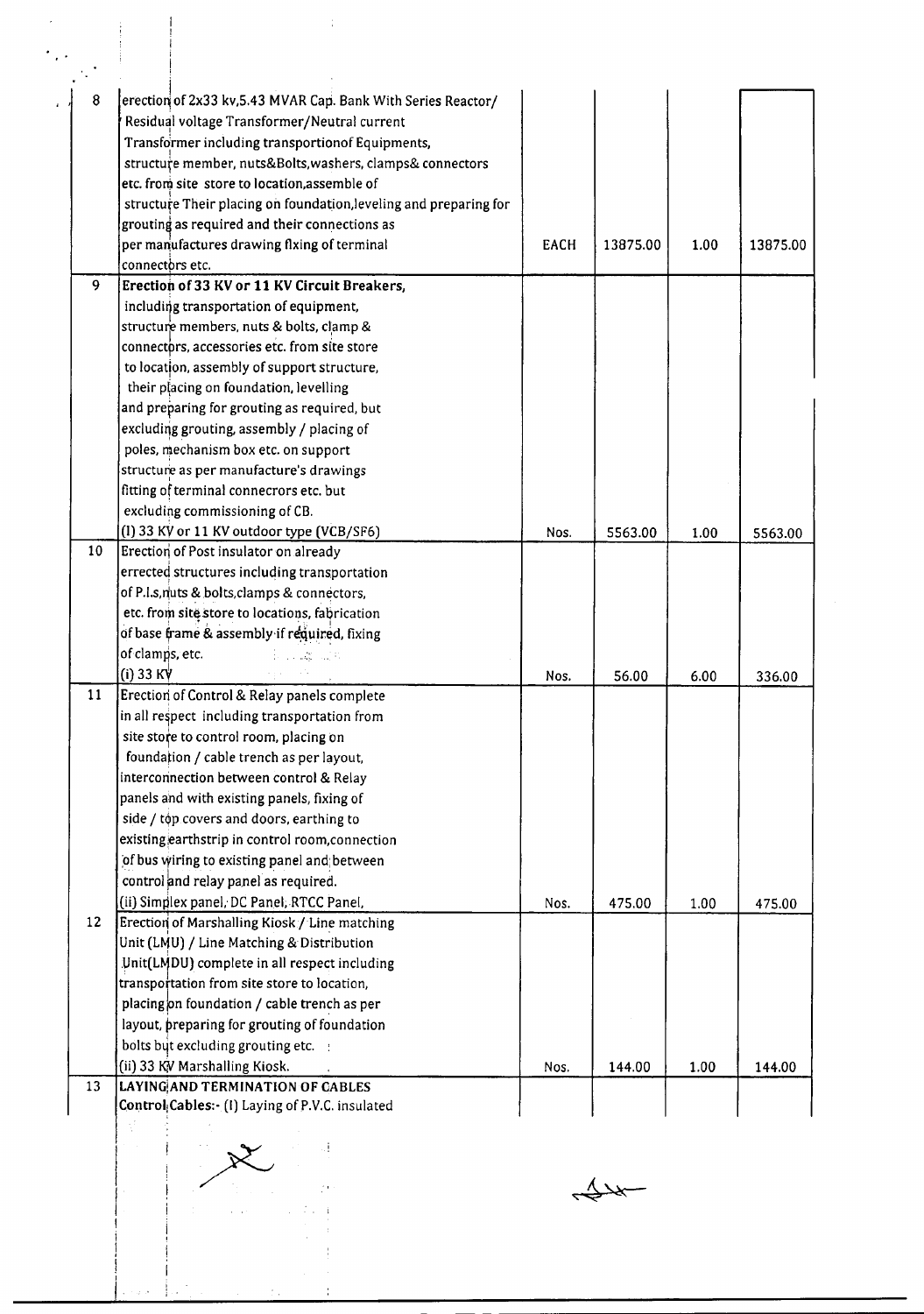| - 1 |                                                             |      |       |         |          |
|-----|-------------------------------------------------------------|------|-------|---------|----------|
|     | unarmoured / armoured control cable of                      |      |       |         |          |
|     | 1.1 KV grade with copper conductor in cable                 |      |       |         |          |
|     | trench as per specification as required,                    |      |       |         |          |
|     | including transportation of cable drum from                 |      |       |         |          |
|     | site store to location, laying in cable                     |      |       |         |          |
|     | trenches, cutting to required length, placing               |      |       |         |          |
|     | them on cable racks / cable trays / cable.                  |      |       |         |          |
|     | batten & dressing including removing and                    |      |       |         |          |
|     | re-fixing trench coveras required, making                   |      |       |         |          |
|     | necessary connections, testing, cable                       |      |       |         |          |
|     | marking on both the terminating ends, etc.                  |      |       |         |          |
|     | as required for all size from 2CX2.5sq. mm.                 |      |       |         |          |
|     | to 4CX2.5sq. mm., 4CX4sq. mm.and 12CX 2.5 sq. mm.           |      |       |         |          |
|     | (a) Unarmoured Control Cable                                | Mtr. | 4.00  | 2000.00 | 8000.00  |
| 14  | (ii) Fixing of control cable in position with               |      |       |         |          |
|     | single compression nickle plated brass                      |      |       |         |          |
|     | cable glands confirming to IS: 12943 &                      |      |       |         |          |
|     | having three metal washer & one rubber                      |      |       |         |          |
|     | ring, including preparation of cable and                    |      |       |         |          |
|     | drilling of corresponding hole in gland plates,             |      |       |         |          |
|     | etc. as required & including cost of cable                  |      |       |         |          |
|     | gland for each cable gland of size.                         |      |       |         |          |
|     | (a) 19mm unarmoured control cable                           | Nos. | 33.00 | 20.00   | 660.00   |
|     | (b) 25mm unarmoured control cable                           | Nos. | 50.00 | 6.00    | 300.00   |
| 15  | Termination of wires of cable with copper                   |      |       |         |          |
|     | conductor using copper terminal ends (pin or                |      |       |         |          |
|     | ring type as required of Dowell's or equilent               |      |       |         |          |
|     | make as approved by the Engineer-incharge)                  |      |       |         |          |
|     | dully crimped with crimping tool, including                 |      |       |         |          |
|     | making wire ends ready for crimping, ferruling              |      |       |         |          |
|     | & dressing of wires, etc., as required,                     |      |       |         |          |
|     | including cost of terminal ends for all wires,              |      |       |         |          |
|     | for each cable at both ends for cables of the               |      |       |         |          |
|     | following sizes.                                            |      |       |         |          |
|     | (a) 2 X 2.5sq.mm                                            | Each | 16.00 | 5.00    | 80       |
|     | (b) $4C X 2.5 sq. mm.$                                      | Each | 32.00 | 2.00    | 64.00    |
|     | (C) 12C K 2.5 sq. mm.                                       | Each | 96.00 | 6.00    | 576.00   |
|     | In case the wires of any cable are not                      |      |       |         |          |
|     | terminated, then a deduction at the rate of                 |      |       |         |          |
|     | Rs. 3.00 shall be made for each end of the                  |      |       |         |          |
|     |                                                             |      |       |         |          |
|     | wires not terminated                                        | Each | 43.00 | 9.00    | 387.00   |
|     | (c) 4c x 4 sq. mm<br>In case the wires of any cable are not |      |       |         |          |
|     |                                                             |      |       |         |          |
|     | terminated, then a deduction at the rate of                 |      |       |         |          |
|     | Rs. 4.00 shall be made for each end of the                  |      |       |         |          |
|     | wires not terminated<br>Total                               |      |       |         | 61997.00 |
|     |                                                             |      |       |         |          |
|     |                                                             |      |       |         |          |
|     | УL.                                                         |      |       |         |          |



 $\begin{array}{c} \frac{1}{2} \\ \frac{1}{2} \end{array}$ 

 $\sqrt{22}-$